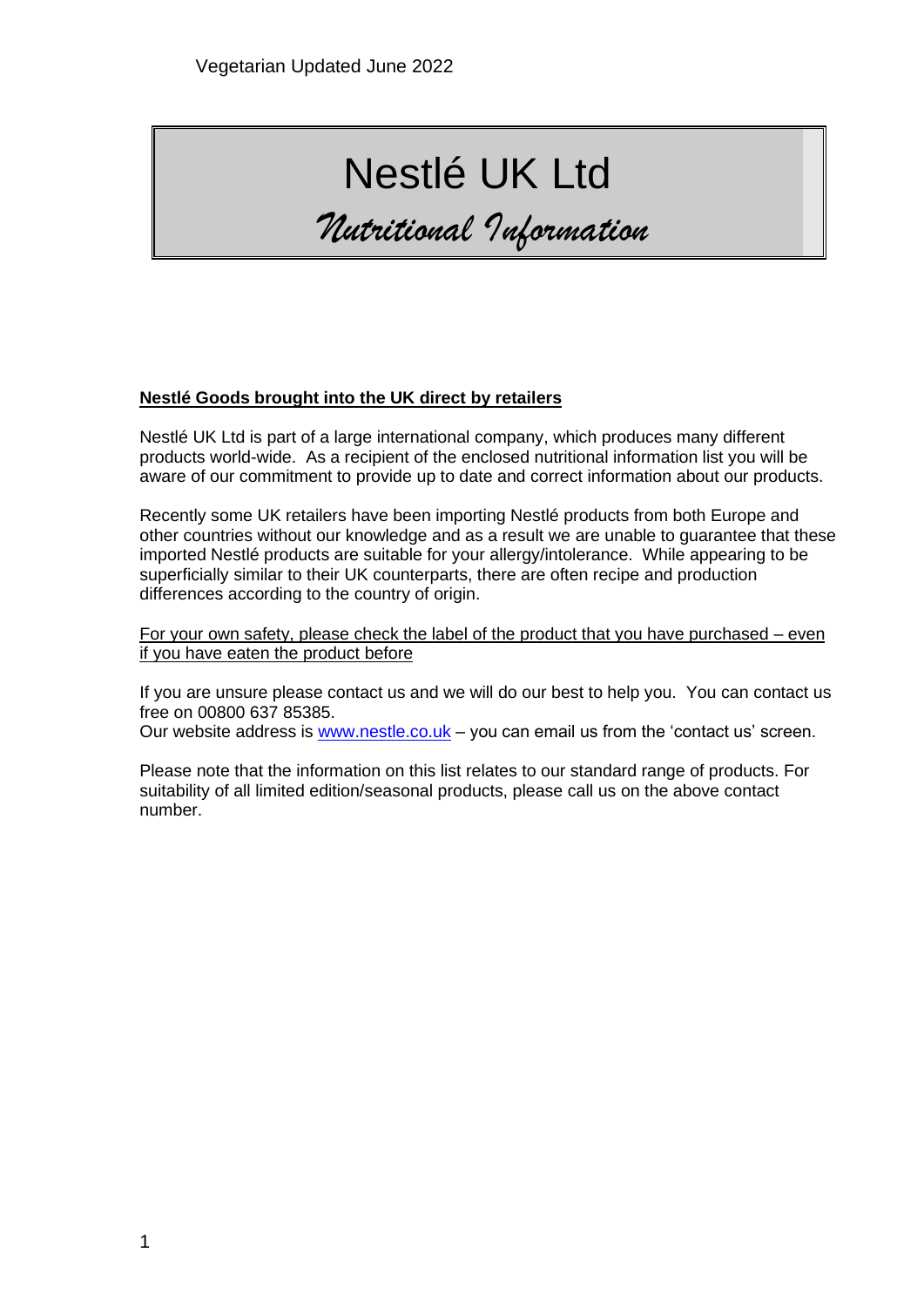## **Foods Suitable for a Vegetarian Diet**

Products listed in **bold** are recent additions/alterations.

All products on this list are free from meat, fish and their derivatives. Please note: Some products on this list have been fortified with Vitamin D3 sourced from lanolin (sheep's wool). Recourse to that information should enable you to decide whether you wish to avoid any particular Nestle product.

If you require any further information regarding any of our products, please contact:

Consumer Services, Nestle UK Ltd, Freepost, York, YO91 1XY Tel: 00800 637 85385 Email: [consumer.services@uk.nestle.com](mailto:consumer.services@uk.nestle.com) Please check our website<https://www.nestle.co.uk/en-gb> for regular updates.

| Product                     | Suitable for Vegetarians                                        |
|-----------------------------|-----------------------------------------------------------------|
| <b>Beverages</b>            |                                                                 |
| Coffeemate                  | Original                                                        |
|                             | Light                                                           |
| Nescafe Alta Rica           | Alta Rica                                                       |
| Nescafe Azera               | Americano, Intenso, Espresso, Latte, Cappuccino, Mocha, Decaff, |
|                             | <b>Flat White</b>                                               |
| Nescafe Azera To Go         | Americano, Latte, Cappuccino                                    |
| Nescafe Azera Nitro         | Americano, Latte                                                |
| Nescafe Black Gold          | <b>Black Gold</b>                                               |
| Nescafe Blend 37            | Blend 37                                                        |
| Nescafe Cap Colombia        | Cap Colombia                                                    |
| <b>Nescafe Gold Sachets</b> | Cappuccino Original                                             |
|                             | Latte Caramel                                                   |
|                             | Latte Vanilla                                                   |
|                             | Cappuccino Decaff                                               |
|                             | Latte                                                           |
|                             | Mocha                                                           |
|                             | Cappuccino Unsweetened                                          |
|                             | Double Choca Mocha                                              |
|                             | <b>Cappuccino Unsweetened Decaff</b>                            |
|                             | Latte Irish Cream                                               |
|                             | Cappuccino Skinny                                               |
|                             | Latte Skinny                                                    |
|                             | Cappuccino Strong                                               |
|                             | <b>Toffee Nut Latte</b>                                         |
|                             | <b>Gingerbread Latte</b>                                        |
|                             | Oat Latte                                                       |
|                             | <b>Almond Latte</b>                                             |
|                             | Coconut Latte                                                   |
| Nescafe Dolce Gusto         | All varieties including Starbucks for Nescafe Dolce Gusto       |
| Nescafe Espresso            | Espresso                                                        |
| Nescafe Fine Blend          | Fine Blend                                                      |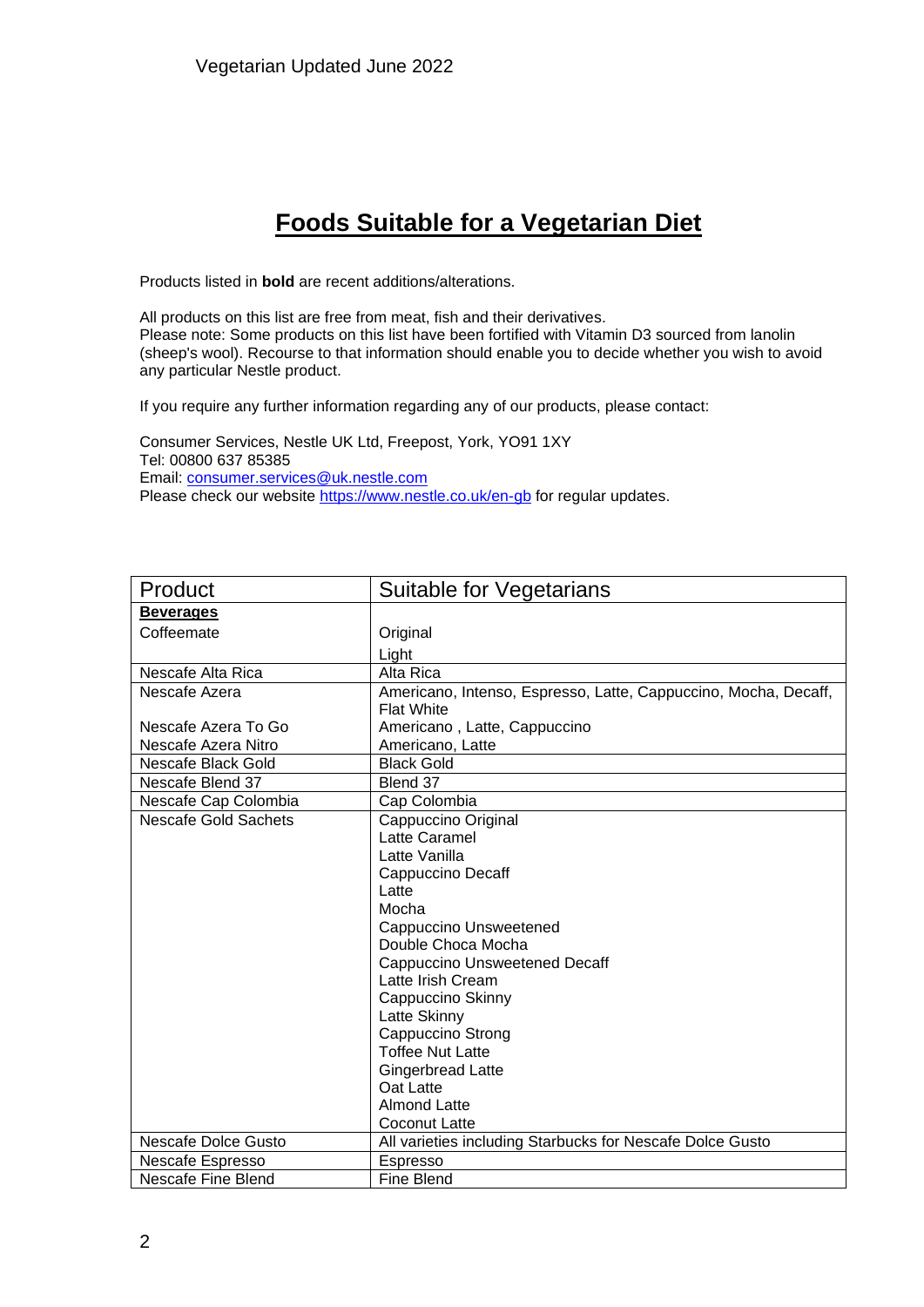| Nescafe Gold Blend       | Gold Blend                                                    |
|--------------------------|---------------------------------------------------------------|
|                          | <b>Gold Blend Decaff</b>                                      |
|                          | Gold Crema                                                    |
| Nescafe International    | <b>International Roast</b>                                    |
| Nescafe Original         | Original                                                      |
|                          | Decaff                                                        |
|                          | 3 in 1 original, strong, extra smooth sachets, 2 in 1 sachets |
| Nescafe Shakissimo       | Shakissimo Skinny Latte                                       |
|                          | Shakissimo Espresso                                           |
|                          | Shakissimo Cappuccino                                         |
| Nestle Aero              | <b>Hot Chocolate</b>                                          |
| Nesquik Powder           | All flavours                                                  |
| <b>Starbucks</b>         | Roast & Ground, Whole Bean                                    |
| <b>Starbucks Sachets</b> | Cappuccino, Latte, Mocha, Vanilla Latte, Caramel Latte        |
| Wunda                    | <b>Original, Unsweetened</b>                                  |

| <b>Confectionery</b> |                                                              |
|----------------------|--------------------------------------------------------------|
| Aero                 | Aero Milk Chocolate Bars & Sharing Blocks                    |
|                      | Aero Milk Chocolate Bubbles                                  |
|                      | Aero Peppermint Chocolate Bars & Sharing Blocks              |
|                      | Aero White Chocolate Bars & Sharing Blocks                   |
|                      | Aero Orange Bars & Sharing Blocks                            |
|                      | <b>Aero Peppermint Bubbles</b>                               |
|                      | Aero White Chocolate Bubbles                                 |
|                      | Aero Mousse Bar & Sharing Blocks                             |
|                      | Aero Caramel Bar                                             |
|                      | <b>Aero Combos</b>                                           |
|                      | Aero Melts Milk, Orange, Caramel                             |
| After Eight          | After Eight Bitesize Dark Chocolate Mints (tubes & pouch)    |
|                      | After Eight Dark Mint Thins                                  |
| <b>Blue Riband</b>   | <b>Blue Riband</b>                                           |
| <b>Breakaway</b>     | Breakaway Milk Chocolate Biscuit<br><b>Breakaway Caramac</b> |
| Caramac              | Caramac                                                      |
| Crunch               | <b>Milk</b>                                                  |
| <b>Jelly Tots</b>    | <b>Jelly Tots</b>                                            |
| <b>Kit Kat</b>       | KitKat 2 Finger Milk Chocolate Biscuit                       |
|                      | KitKat 2 Finger Dark Mint Chocolate Biscuit                  |
|                      | KitKat 2 Finger Orange Chocolate Biscuit                     |
|                      | KitKat 2 Finger Dark Chocolate Biscuit                       |
|                      | KitKat 2 Finger Honeycomb Chocolate Bar                      |
|                      | KitKat 4 Finger Milk Chocolate Bar                           |
|                      | Kit Kat V (Vegan) 4 Finger                                   |
|                      | KitKat 4 Finger Dark Chocolate Bar                           |
|                      | KitKat 4 Finger Orange Bar                                   |
|                      | KitKat Chunky Milk Chocolate Bar                             |
|                      | KitKat Chunky Peanut                                         |
|                      | <b>KitKat Chunky White</b>                                   |
|                      | KitKat Chunky More                                           |
|                      | <b>KitKat Chunky Biscoff</b>                                 |
|                      | KitKat Senses Mix                                            |
|                      | KitKat Chunky Orange Snacksize 4 pack                        |
|                      | <b>KitKat Bites Milk</b>                                     |
|                      | <b>KitKat Bites Orange</b>                                   |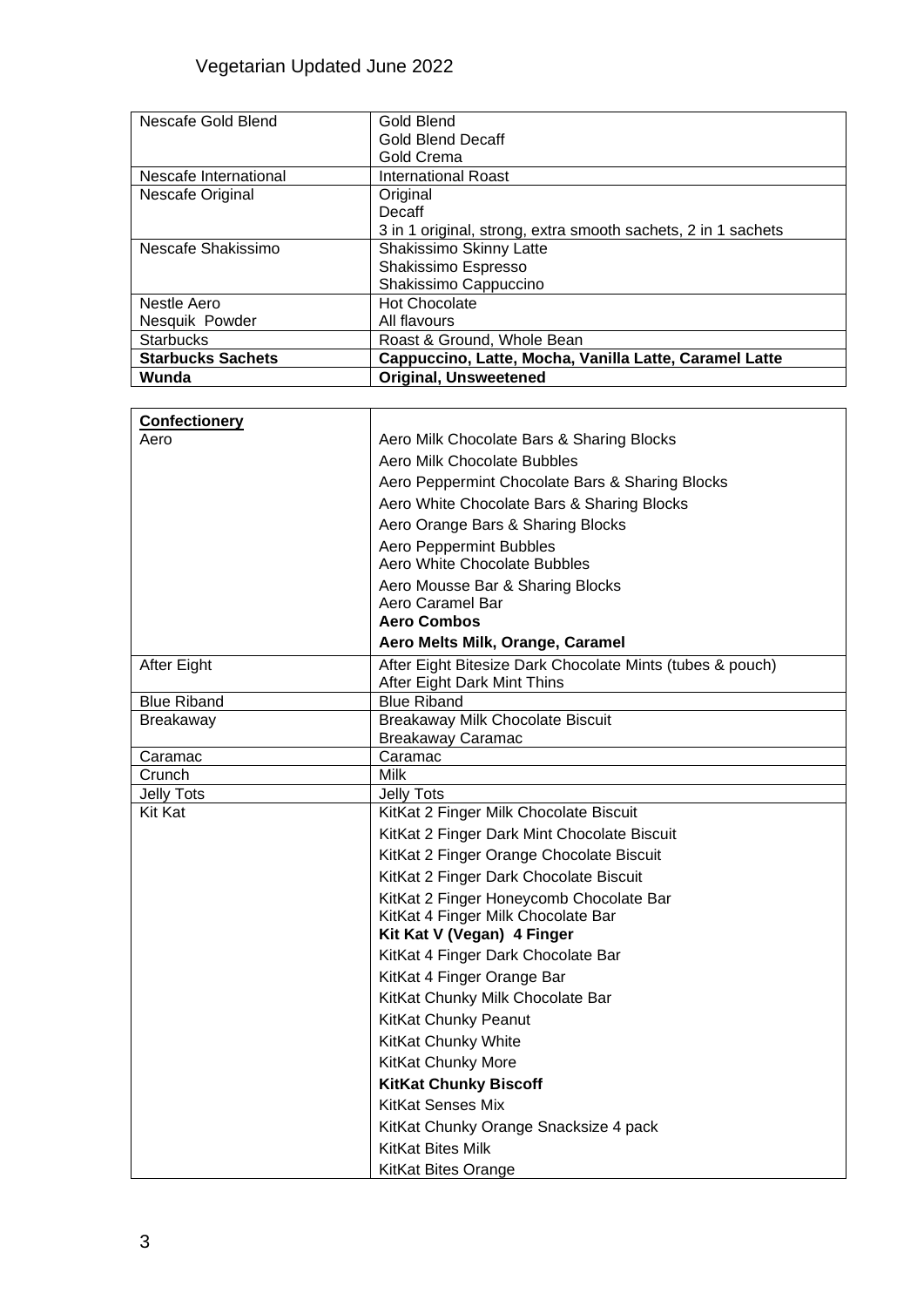|                 | <b>KitKat Bites Caramel</b>                  |
|-----------------|----------------------------------------------|
|                 | KitKat Senses 2 finger, all varieties        |
| Milkybar        | Milkybar White Chocolate Bar & Sharing Block |
|                 | Milkybar White Chocolate Buttons             |
|                 | Milkybar Giant White Chocolate Buttons       |
|                 | Milkybar Milk & Cookies Sharing Block        |
|                 | Milkybar Giant Milkshake buttons             |
|                 | Milkybar Wowsomes - all flavours             |
|                 | Milkybar Mix ups                             |
| <b>Munchies</b> | <b>Munchies Tube</b>                         |
|                 | Munchies Chocolate Sharing Bag               |
|                 | Munchies Choc Fudge Pouch                    |
|                 | Munchies Cookie Dough Pouch                  |
|                 | <b>Munchies Gingerbread</b>                  |
|                 | <b>Munchies Salted Caramel Fudge</b>         |
| <b>Nestle</b>   | Caramel Pick & Mix                           |
| Polo            | Polo Mints Original                          |
|                 | Polo Spearmint                               |
|                 | Polo Sugar Free Mints                        |
|                 | Polo Extra Strong                            |

| <b>Quality Street</b> | <b>All Quality Street Sweets</b>                     |
|-----------------------|------------------------------------------------------|
|                       | <b>Quality Street Orange Matchmakers Box</b>         |
|                       | <b>Quality Street Mint Matchmakers Box</b>           |
|                       | Quality Street Honeycomb Matchmakers Box             |
|                       | Quality Street Mini Matchmakers Mint Chocolate Pouch |
|                       | <b>Quality Street Salted Caramel Matchmakers Box</b> |
| Rolo                  | Rolo Chocolate Tube                                  |
|                       | Little Rolos Pouch Bag                               |
|                       | <b>Rolo Combos</b>                                   |
| Rowntrees             | Fruit Pastilles - Vegan marked packs only            |
|                       | Fruit Gums (vegan marked packs only)                 |
|                       |                                                      |
| <b>Smarties</b>       | Smarties tubes, pouch bags                           |
|                       | <b>Smarties White Tube, Pouch</b>                    |
|                       | Smarties Buttons: White, Milk, Orange                |

| <b>Toffee Crisp</b> | Toffee Crisp Chocolate Single Bar      |
|---------------------|----------------------------------------|
|                     | <b>Toffee Crisp Biscuit Bar</b>        |
|                     | <b>Toffee Crisp Bitesize Chocolate</b> |
|                     | <b>Toffee Crisp Honeycomb</b>          |
| <b>Walnut Whip</b>  | Walnut Whip                            |
|                     | Whip Vanilla                           |
|                     | Whip Mint                              |
|                     | <b>Whip Caramel</b>                    |
| Yes! Bars           | Lemon & Quinoa                         |
|                     | Coffee & Cherry                        |
|                     | Cranberry                              |
|                     | Beetroot & Apple                       |
|                     | Sea Salt & Dark Choc                   |
| Yorkie              | Yorkie Milk Chocolate Bar              |
|                     | Yorkie Raisin & Biscuit Chocolate Bar  |
|                     | Yorkie Milk Duo Chocolate Bar          |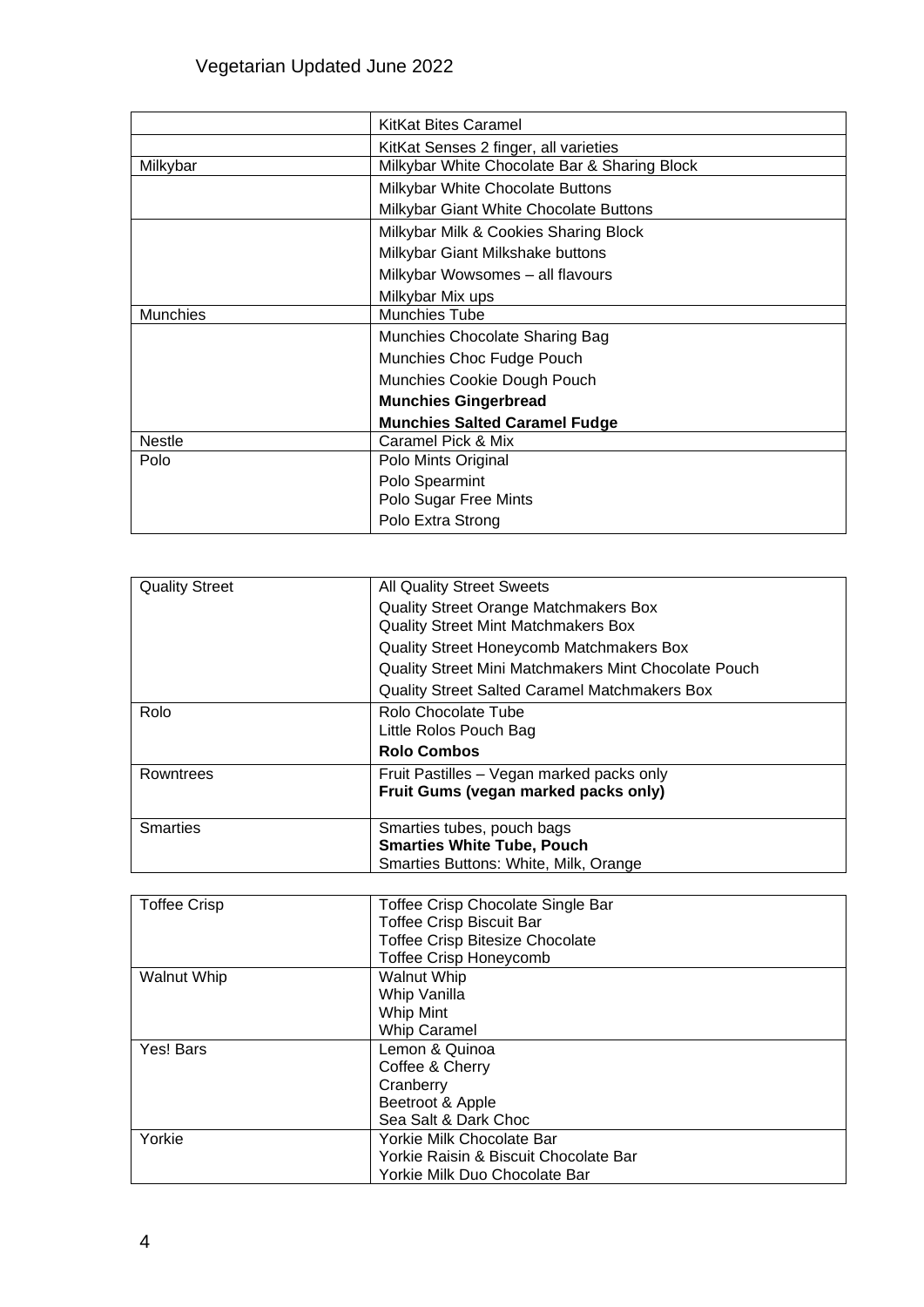| Yorkie Raisin & Biscuit Duo Chocolate Bar |
|-------------------------------------------|
| Yorkie Milk Chocolate Chunks bag          |
| Yorkie Biscuit Bar                        |
| Yorkie Protein                            |
| Yorkie More                               |
| Yorkie Orange Standard, Duo               |

| <b>Milks &amp; Creams</b> |                                      |
|---------------------------|--------------------------------------|
| Carnation                 | <b>Evaporated Milk</b>               |
|                           | <b>Light Evaporated Milk</b>         |
|                           | Condensed Milk, Vegan Condensed Milk |
|                           | <b>Light Condensed Milk</b>          |
|                           | <b>Extra Thick Cream</b>             |
|                           | Caramel, Chocolate                   |
|                           |                                      |
| <b>Carnation Drizzle</b>  | <b>Original, Caramel</b>             |

| <b>Nutritional Supplements</b> |                             |
|--------------------------------|-----------------------------|
| Meritene Milkshake             | All varieties               |
| Meritene Soup                  | All varieties               |
| <b>Cerelac Infant Cereals</b>  |                             |
| Cerelac                        | Cerelac Rice                |
|                                | Cerelac Rice Mixed Veg      |
|                                | Cerelac Rice & Maize        |
|                                | Cerelac Wheat               |
|                                | Cerelac Honey               |
|                                | Cerelac Banana              |
|                                | Cerelac Apple               |
|                                | <b>Cerelac Mixed Fruits</b> |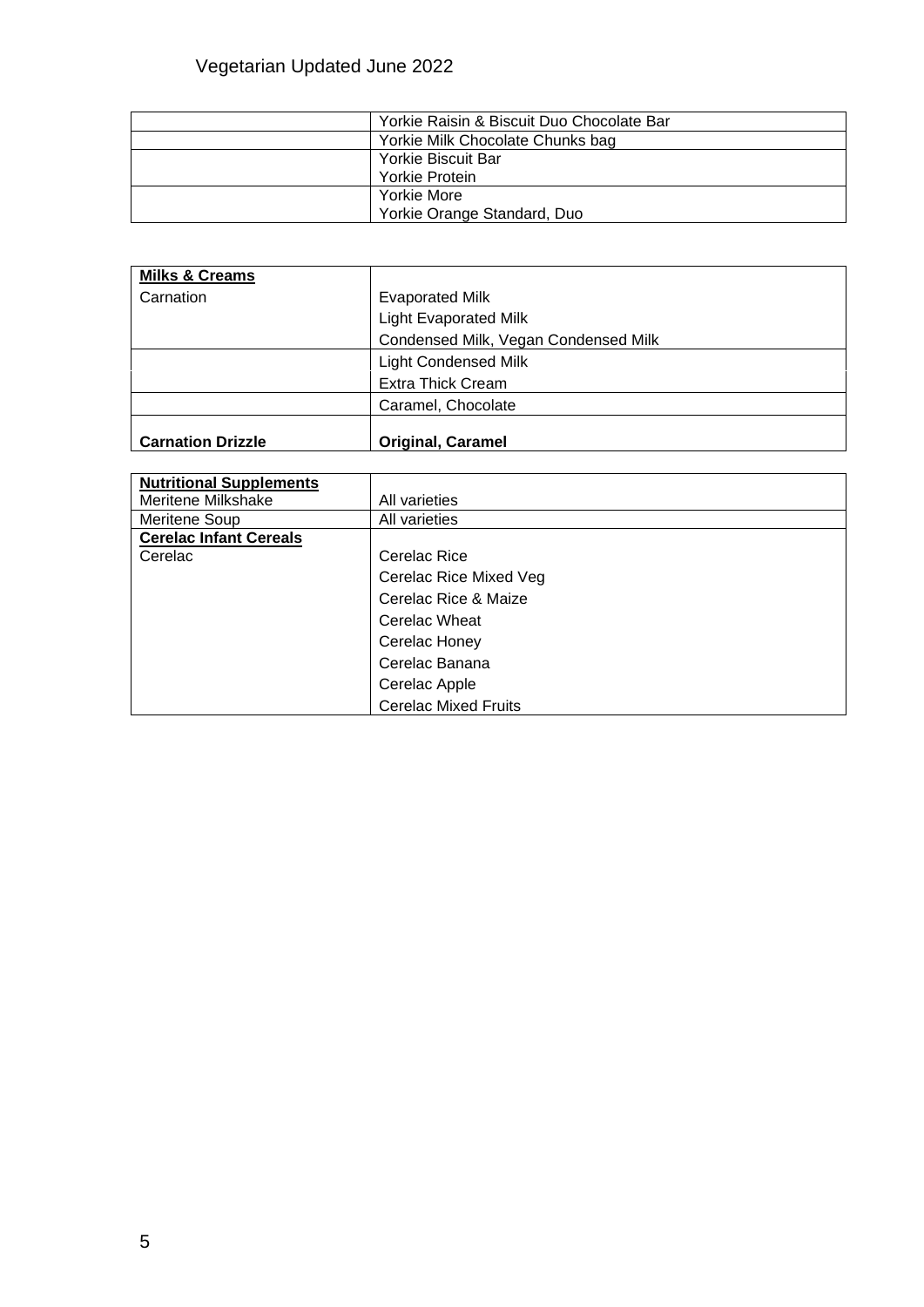| <b>Yogurts, Fromage Frais</b> |                                              |
|-------------------------------|----------------------------------------------|
| & Desserts                    |                                              |
| Aero                          | Vanilla Yogurt with Aero bubbles             |
| After Eight                   | After Eight Mint Yogurt Split Pot            |
| Angry Birds                   | <b>Strawberry Yogurt</b>                     |
| La Laitiere                   | Cream Egg Dessert                            |
|                               | Petit Pot Chocolate Crème                    |
|                               | Petit Pot Pistachio Crème                    |
| Lindhals Kvarg                | All varieties                                |
| Milkybar                      | Little Treats 6 pack Fromage Frais           |
| Nesquik                       | Chocolate pots Fromage Frais                 |
|                               | Nesquik Milk Slice                           |
|                               | <b>Nesquik Chocolate Slice</b>               |
| Ski                           | All varieties of Ski Yogurt (not Ski Mousse) |
| <b>Smarties</b>               | <b>Smarties Spilt Pot Yogurt</b>             |
| Munch Bunch                   | Munch Bunch 4pk Yogurt                       |
|                               | Squashums Strawberry/Raspberry               |
|                               | <b>Strawberry Mix</b>                        |
|                               | Strawberry & Raspberry Fromage Frais 6 pack  |
|                               | <b>Squashums Fruit Pouches</b>               |
|                               | Squashums Yogurt Drink                       |
|                               | Huge Tubes Strawberry, Raspberry, Banana     |
| Rolo                          | Rolo Mix in yogurt                           |
|                               | Toffee Yogurt with Mini Rolos                |
|                               | Rolo Crackin Dessert                         |
|                               | <b>Rolo Snack Dessert</b>                    |
| <b>Smarties</b>               | Vanilla Mix in Dessert                       |
|                               | Split pot Yogurt                             |
| Yorkie                        | <b>Yorkie Crackin Dessert</b>                |

| Maggi                         |                                                       |
|-------------------------------|-------------------------------------------------------|
| Maggi 3 minute noodles        | Mushroom                                              |
| Maggi 2 minute noodles        | Chatpata                                              |
|                               | Masala                                                |
| <b>Maggi Sauces</b>           | Hot & Sweet Chilli                                    |
|                               | Masala Chilli                                         |
|                               | Tamarina Sauce                                        |
| <b>Maggi Liquid Seasoning</b> | Original                                              |
| <b>Maggi Seasoning</b>        | Seasoning cubes                                       |
| <b>Mezeast</b>                | Middle Eastern Tahini Sesame Squeezy Sauce            |
|                               | Middle Eastern Pomegranate Squeezy Sauce              |
|                               | Middle Eastern Toum Garlic Squeezy Sauce              |
|                               | Middle Eastern Harissa Spicy Chilli Cooking Paste     |
|                               | Middle Eastern Muhammara Walnut Tomato Paprika Spread |
| <b>Garden Gourmet</b>         | <b>Mediterranean Fillet Pieces</b>                    |
|                               | <b>Sensational Mince</b>                              |
|                               | <b>Sensational Cumberland Sausage</b>                 |
|                               | <b>Sensational Burger</b>                             |

| <b>Nestle Cereals</b> |                                                              |
|-----------------------|--------------------------------------------------------------|
| <b>Shredded Wheat</b> | Original, Bitesize, Honey Nut, Orchard Fruits, Summer Fruits |
|                       | Cherry Bakewell, Apple Crumble                               |
| <b>Shreddies</b>      | All varieties                                                |
| <b>Clusters</b>       | <b>Original Clusters</b>                                     |
| <b>Nesquik</b>        | <b>Nesauik</b>                                               |
| <b>Golden Nuggets</b> | <b>Golden Nuggets</b>                                        |